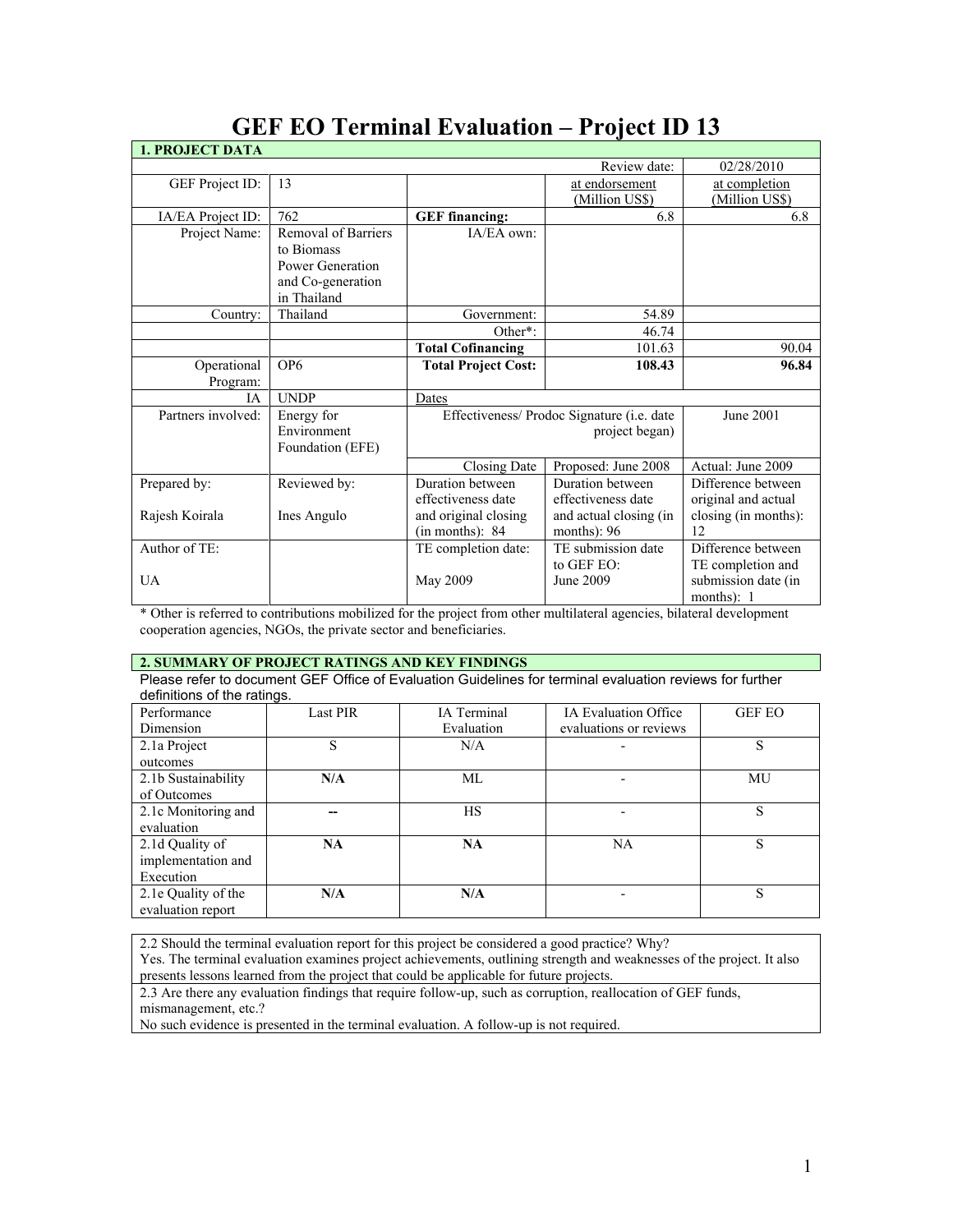## **3. PROJECT OBJECTIVES**

#### **3.1 Project Objectives**

#### **a. What were the Global Environmental Objectives of the project? Were there any changes during implementation?**

The global environmental objective of the project, according to the project appraisal document, was *"reduction of the potential adverse social, environmental and economic consequences of global climate change caused by GHG from combustion of fossil fuels through removal of the major barriers to the development of biomass co-generation and power generation in Thailand."* 

Based on terminal evaluation, no change was made in the global environmental objective of the project.

**b. What were the Development Objectives of the project? Were there any changes during implementation? (describe and insert tick in appropriate box below, if yes at what level was the change approved (GEFSEC, IA or EA)?)**

According to the project appraisal document, the project had following immediate objectives:

- *1. "To (build capacity to) provide relevant and useful information and services to potential biomass power developers and other players in the biomass area."*
- *2. "To improve regulatory framework to encourage biomass power/cogeneration projects."*
- *3. "To increase access to commercial financing for biomass power/cogeneration projects."*
- 4. *"To demonstrate the technical and financial viability and reduce risks for the biomass power/co-generation technologies."*

As mentioned in the terminal evaluation, there was no formal change in immediate objectives of the project, but to adapt to changing context, objectives were modified to focus on renewable energy such as wind and solar.

| adapt to enanging content, objectives were mounted to rocas on renewable energy such as while and solar.<br>Overall     | <b>Project Development</b> |  |                    | <b>Project Components</b> |  | Any other (specify) |
|-------------------------------------------------------------------------------------------------------------------------|----------------------------|--|--------------------|---------------------------|--|---------------------|
| <b>Environmental</b>                                                                                                    | <b>Objectives</b>          |  |                    |                           |  |                     |
| <b>Objectives</b>                                                                                                       |                            |  |                    |                           |  |                     |
|                                                                                                                         | Objectives were            |  |                    |                           |  |                     |
|                                                                                                                         | modified to focus on       |  |                    |                           |  |                     |
|                                                                                                                         | renewable energy           |  |                    |                           |  |                     |
|                                                                                                                         | such as wind and           |  |                    |                           |  |                     |
|                                                                                                                         | solar.                     |  |                    |                           |  |                     |
| c. If yes, tick applicable reasons for the change (in global environmental objectives and/or development<br>objectives) |                            |  |                    |                           |  |                     |
| Original                                                                                                                | <b>Exogenous</b>           |  | <b>Project was</b> | <b>Project was</b>        |  | Any other           |
| objectives                                                                                                              | conditions changed,        |  | restructured       | restructured              |  | (specify)           |
| not                                                                                                                     | due to which a             |  | because original   | because of                |  |                     |
| sufficiently                                                                                                            | change in objectives       |  | objectives were    | lack of                   |  |                     |
| articulated                                                                                                             | was needed                 |  | over ambitious     | progress                  |  |                     |
|                                                                                                                         | X                          |  |                    |                           |  |                     |

# **4. GEF EVALUATION OFFICE ASSESSMENT OF OUTCOMES AND SUSTAINABILITY**

**4.1.1 Outcomes (Relevance can receive either a satisfactory rating or a unsatisfactory rating. For effectiveness and cost efficiency a six point scale 6= HS to 1 = HU will be used)** 

| a. Relevance<br><b>Rating: S</b>                                                                                          |
|---------------------------------------------------------------------------------------------------------------------------|
| According to the project appraisal document, the project outcomes are consistent with GEF Operational Program 6           |
| (Promoting the adoption of renewable energy by removing barriers and reducing implementation costs). It is also           |
| consistent with GEF Strategic Priority 2 (Increased access to local sources of financing) and Strategic Priorities 3      |
| (Policy Frameworks Supportive of Renewable Energy). As mentioned in the terminal evaluation, the project                  |
| achievements are "very useful" to meet the government objectives on renewable energy.                                     |
| <b>b.</b> Effectiveness<br><b>Rating: S</b>                                                                               |
| According to the terminal evaluation, the project was able to provide relevant information to potential developers of     |
| biomass power plants, it succeeded in changing policy framework and increasing access to financing, and it established    |
| two demonstration plants. These efforts enabled proliferation of biomass power plants in Thailand, and as a result to fit |
| the dynamic context, project had to broaden its focus to solar and wind, which was beyond the expectation of project      |
| document. Further achievement of the project for each objective is presented below:                                       |
| Build capacity to provide information and services to potential biomass power project investors: According to the         |
| terminal evaluation, the project conducted a biomass resource study around the country involving five universities.       |
| Energy for Environment Foundation (EFE) website was developed and updated in 2008, and is still operational. The          |
| website contains information on renewable energy technologies such as solar and wind, biomass manual, EFE                 |
| materials, database and links to relevant external websites. The website receives 60,000 hits a year compared to that of  |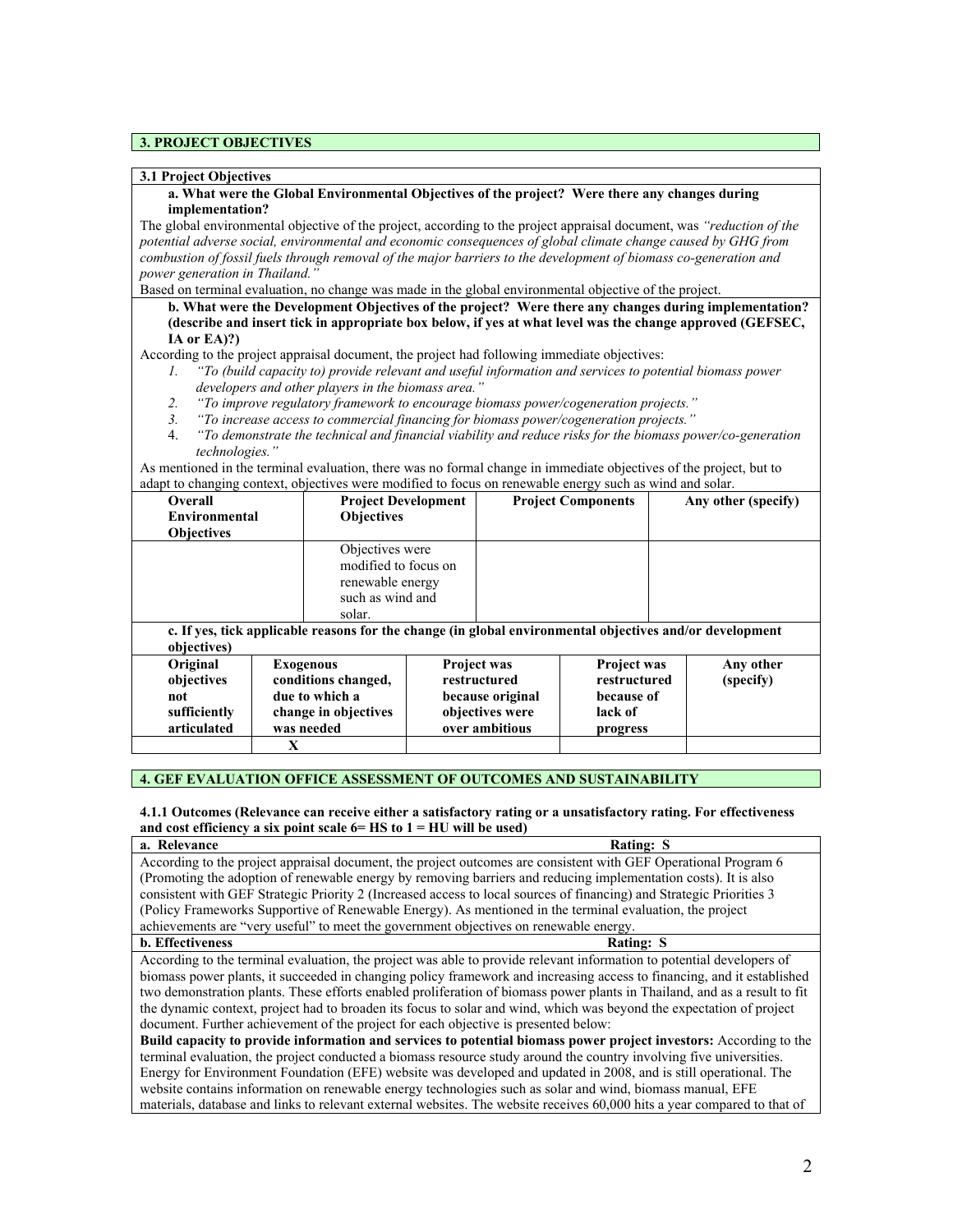1,500 per hits target. The project also delivered information service through publications, web board, phone-in, and walk-in. Other outreach activities targeting the communities, potential developers and academics consisted of public education, seminars and workshops, community participation, and media activities. Biomass Handbook in Thai and English was published and distributed.

**Improve the regulatory framework to provide financial incentives to biomass power project investors:** According to the terminal evaluation, the Government of Thailand, based on a study by the project, included a provision of "specific technology incentives" in the revised renewable energy 'adder' tariffs. The policy framework also lowered the "grid-connection fee for Very Small Power Producers (VSPPs)" from 2 million to 0.4 million Thai Baht. The project efforts led government assist VSPP grid-connections overcome regulation barriers to their implementation through the Provincial Electricity Authority. The government also increased capacity limit of VSPPs from 1 MW to 10 MW. **Increase access to commercial financing for biomass co-generation and power projects:** This was the less successful component of the project. In terms of budget expenditure, the least amount was spent for this compared with other components of the project. The EFE developed a simple template of financial model to assist project developers carry out initial assessment of financial viability of new renewable energy plants. The project facilitated the plant developers by "matching" the bank and business plan developers. A study was conducted on risk credit guarantee facilities in 2006. The project provided trainings to six to seven local banks and financial institutions (up to 40 staff every year from 2003 to 2008) on issues related to renewable energy financing such as assessing and mitigating the financial risks of renewable energy technologies. Some challenges were faced: the staff provided trainings were shifted to other bank departments with unrelated functions. The project document had envisioned collaborating with a development bank, but after the bank was merged with a commercial bank, the initial agreement was not adhered to. Also the bank required financial guarantee of parent company, this hindered small biomass and biogas plants from receiving financing from the bank; however 10 banks are financially supporting an increasing number of renewable projects.

**Facilitate the implementation of two initial biomass power plants:** The project set up two biomass pilot plants – Roi-Et Green in North-East Thailand and Gulf Yala Green in Southern Thailand. The Roi Et Green uses rice husk as fuel, and has a capacity of 9.8 MW, whereas Gulf Yala Green uses waste rubber wood as fuel, and has a capacity of 23 MW.

## **c. Efficiency (cost-effectiveness) Rating: MS**

According to the terminal evaluation, most of the activities carried out by the project were cost effective. However, the project invested "heavily" in training and overseas study trips for staff and partner organisations, but it could not retain trained staff until the end of the project. In 2005 when the project entered into the second phase, most of the trained staff left the project and started working in the private sector. Therefore the terminal evaluation, quoting from mid-term evaluation report, states that the investment was "wasteful". Moreover there was "considerable" delay in establishing organizational structure at the beginning, and project completion was delayed by a year.

#### **4.1.2 Impacts: summarize the achieved intended or unintended impacts of the project.**

According to the terminal evaluation, because of the implementation of this project combined with the government policy on "adder tariff", there was unexpectedly rapid take-up of biomass technology using new feed stocks. As result of the project, according to the PIR 2008, total 1,199,722 tons of CO2 emission was reduced since the beginning of the project. An unintended impact was that the early developers of biomass or biogas plants had to bear "much higher" fuel prices than anticipated when their plants were first proposed, because no such competition for biomass was expected while designing biomass plants. The terminal evaluation terms this condition as "victim of its own success". As a consequence of better information services, capacity development and heightened awareness, there has been more investment and subsidies on green energy projects, primarily at the community-scale, such as micro-hydro, small wind, solar power voltage and "waste-to-energy". It can be inferred that more investment means more opportunities and easier access to clean energy for local population.

**4.2 Likelihood of sustainability.** Using the following sustainability criteria, include an assessment of **risks** to sustainability of project outcomes and impacts based on the information presented in the TE. Use a four point scale (4= Likely (no or negligible risk); 3= Moderately Likely (low risk); 2= Moderately Unlikely (substantial risks) to 1= Unlikely (High risk)). The ratings should be given taking into account both the probability of a risk materializing and the anticipated magnitude of its effect on the continuance of project benefits.

| the anticipated magnitude of no criter on the communice of project ochemot                                             |                   |
|------------------------------------------------------------------------------------------------------------------------|-------------------|
| a. Financial resources                                                                                                 | <b>Rating: ML</b> |
| According to the terminal evaluation, the Energy Service Company (ESCO) provides venture capital to operate the        |                   |
| renewable plants that have been installed. The Energy Saving and Conservation Fund is also established to support      |                   |
| project outcomes. However, the terminal evaluation, quoting the opinions of project stakeholders and EFE staff, states |                   |
| that financial sustainability of the project after the GEF funding is "a significant challenge."                       |                   |
| Socio political<br>b.                                                                                                  | <b>Rating: MU</b> |

As stated in the terminal evaluation, ongoing renewable energy plant development faces "a major barrier" from opposition of local communities. Because of poor performance of biomass plants prior to this project, people are still not convinced. There is an "outstanding need" for educating people about the successful examples of the project. Other stakeholders are supportive of renewable energy (biomass, wind and solar).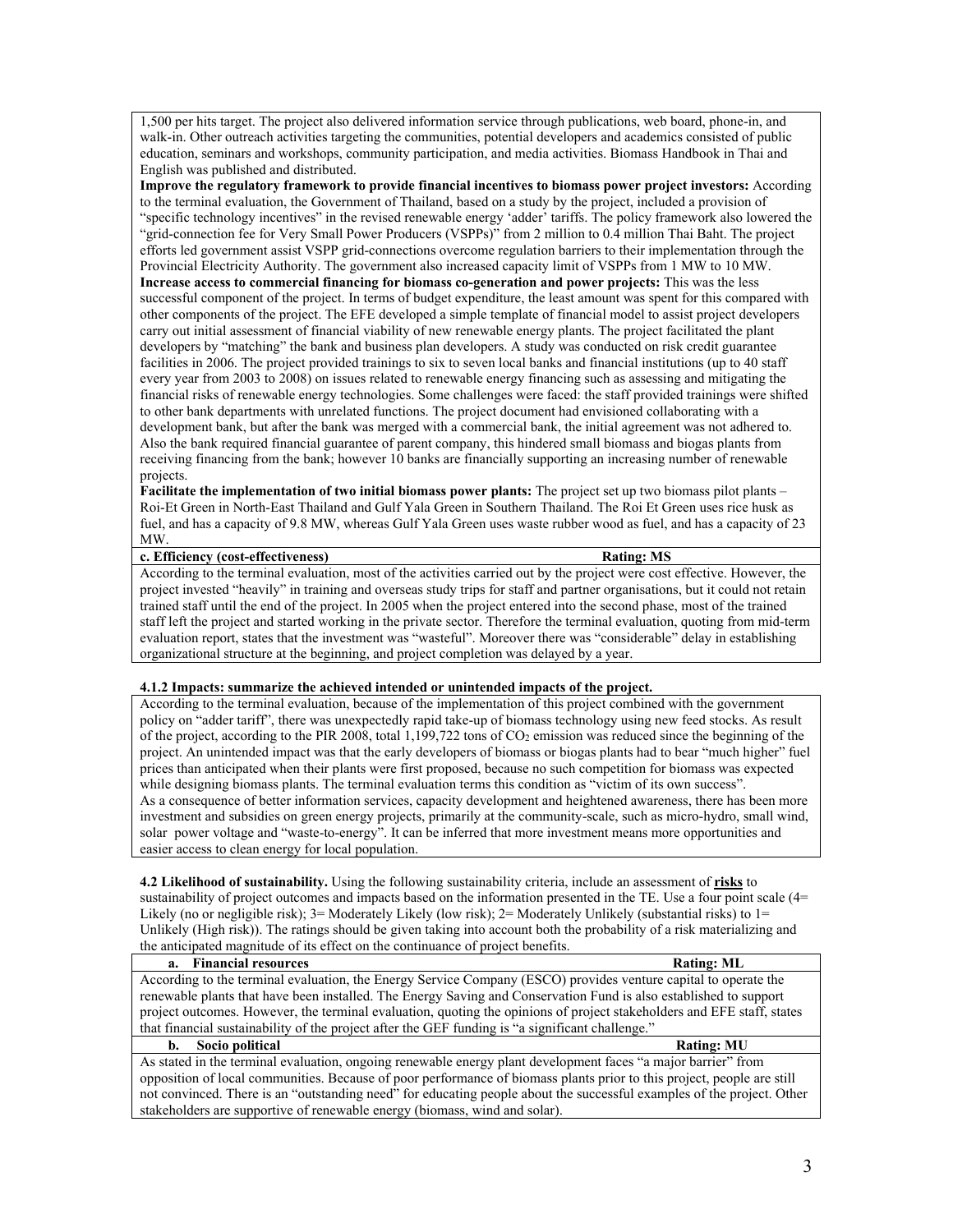| Institutional framework and governance |  |  |  |
|----------------------------------------|--|--|--|
|                                        |  |  |  |

As described in the terminal evaluation, EFE possesses skilled staff for policy making and advocacy of renewable energy, and it is restructured to better integrate the function of the Biomass Clearing House (BCH) for the Green energy Mechanism (GEM) and ESCO work.

#### **d. Environmental Rating: ML**

Biomass plants meet high environmental standards, but according to the terminal evaluation and the PIR 08, shortage of agricultural residue as the biomass fuel is a new challenge.

## **4.3 Catalytic role**

# **a.. Production of a public good**

According to the PIR 2008, the project generated public goods that have both global and local environmental significance such as avoidance of CO<sub>2</sub> emission, availability of cheaper energy (because of low cost technology compared to wind and solar), and no harmful impact to natural environment as the raw materials used are plant residues. As mentioned in the PIR, cumulative avoidance of CO<sub>2</sub> emission since the beginning of the project was 1,199,722 tons. Similarly during 2008, "grid-connected" renewable energy plants installed under the influence of the project generated 358,250MWh/year of electricity, and rural renewable energy plants installed under the influence of the project produced 59,400MWh/year of electricity. According to the terminal evaluation, experience and skills gained working in this project helped its staff secure job in other institutions. For example, the ESCO fund manager's role was secured on the basis of EFE's experience with the project. Similarly the Green Energy Mechanism programme was inspired by the experience gained by EFE staff during the Project. As a result of this project, biomass power plants proliferated in the country. Local people have been benefitted with marketability of their agricultural residues. General public has improved knowledge and awareness of biomass and renewable energy. As stated in the PIR 2007, local community can express their views on environmental concern if the power plants are located in the vicinity.

## **b.. Demonstration**

As one of the objectives, the project had operated two biomass pilot plants – Gulf Yala Green (GYG) and Roi-Et Green (REG) – for demonstration purposes. Learning from these plants and BCH, as mentioned in the terminal evaluation, Malaysia began an initiative called QUANGO, similar to EFE, which after two years was fully integrated into the Malaysian government. According to the PIR 2008, the project provided technical and construction design services to seven biogas plants, and financial advice to banks on the viability of biogas and biomass projects. Specifically for demonstration of renewable energy at community level, a mobile 'induction and synchronous testing' motor was developed.

# **c.. Replication**

Although not fully materialized yet, according to the terminal evaluation, EFE plans to work with the World Bank and the department of energy (of the Thai government) on the Clean Development Mechanism, such as micro-hydro power. For this purpose, "project idea notes" have already been prepared.

## **d.. Scaling up**

As a result of the project, according to the terminal evaluation, the Ministry of Energy provides a partial investment subsidy to small renewable energy projects, and a price subsidy to high cost projects based mainly on wind and solar technologies to increase the share of green energy in power production.

## **4.4 Assessment of processes and factors affecting attainment of project outcomes and sustainability.**

**a. Co-financing.** To what extent was the reported cofinancing (or proposed cofinancing) essential to achievement of GEF objectives? Were components supported by cofinancing well integrated into the project? If there was a difference in the level of expected co-financing and actual co-financing, then what were the reasons for it? Did the extent of materialization of co-financing affect project's outcomes and/or sustainability? If it did, then in what ways and through what causal linkages?

Total co-financing, as intended to materialize by the completion of the project, was US\$ 90.04 million, which was about 10% lower than expected in the project appraisal document. This discrepancy, according to the terminal evaluation, was due to 13% lower award of subsidies from the Enco Fund to biomass Small Power Producers (SPPs). But the PIR 2007 gives different reason for why all expected co-financing was not realized. According to the PIR, cofinancing committed by Japan Bank for International Cooperation (JBIC), which was supposed to channel through Industrial Finance Corporation of Thailand (IFCT), was not provided to the project as IFCT merged with Thai Military Bank (TMB). The extent of materialization did not affect project's outcome because, as mentioned in the terminal evaluation, the discrepancy was partially offset by increase in the both the debt and equity financing requirement for the pilot projects relative to the original estimate. As the co-financing is much higher than the GEF funding (US\$ 6.8 million), it can be stated that project of this scale would not have been possible without co-financing.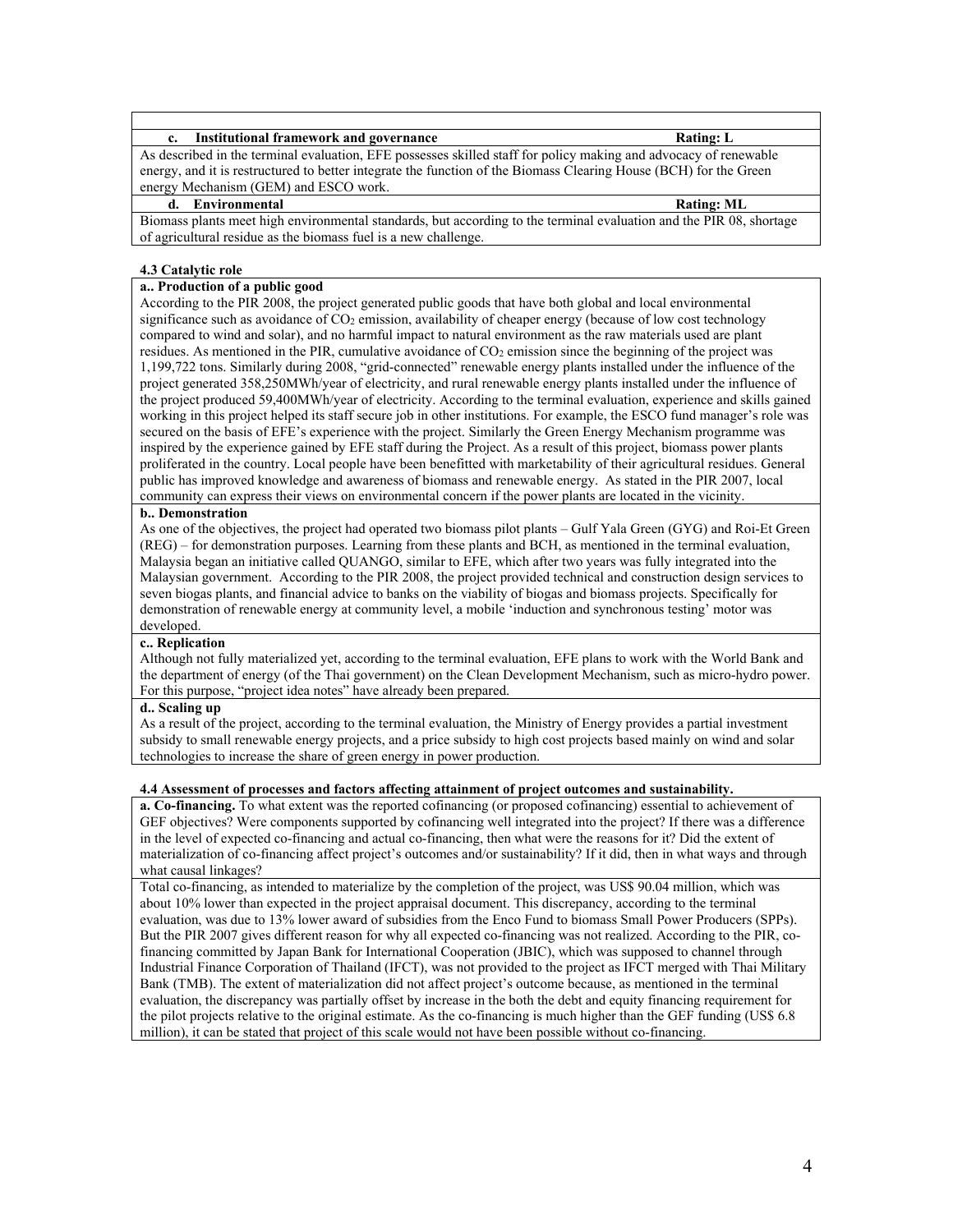**b. Delays.** If there were delays in project implementation and completion, then what were the reasons for it? Did the delay affect the project's outcomes and/or sustainability? If it did, then in what ways and through what causal linkages? The project was designed to be completed in seven years, from June 2001 to June 2008. But its completion was delayed by a year. According to the terminal evaluation, the extension was "to complete substantive inputs with no budget increase." There was "considerable" delay in establishing organizational structure, mostly recruiting well-qualified staff, for project implementation. As mentioned in the terminal evaluation, the project was initially designed to be executed by the Energy Policy and Planning Office (EPPO), but shortly after operations commenced in 2001, the Energy for Environment Foundation (EFE) was restructured to execute the project. Therefore delay occurred to recruit staff, establish the working relationships between the EFE, Biomass One Stop Clearing House (BOSCH) and the Project Steering Committee (PSC), and set up a financial and accounting system.

**c. Country Ownership.** Assess the extent to which country ownership has affected project outcomes and

sustainability? Describe the ways in which it affected outcomes and sustainability highlighting the causal links. According to the terminal evaluation, in 2001 the government introduced a power purchasing price "adder" for renewable energy based on competitive tender, with an average concessional premium of 0.18 Thai Baht per unit to the standard wholesale power tariff awarded to 14 projects. This policy "stimulated" the growth of renewable energy sector in Thailand. In 2006, the Ministry of Energy revised and improved the 'adder' tariffs, setting adder levels based on renewable energy plant type. This regulatory support measure, adopted partly based on project's recommendations, provided a further boost to the biomass energy sector – particularly for Very Small Power Producers (VSPPs) with comparatively low project development periods. Another policy recommendation of the project, to raise the capacity threshold for power sold to the grid from 1 MW to 10 MW, was also accepted by the government, which "further boosted" VSPPs. According to the PIR 2008, the Ministry of Energy also approved a proposal (for the Clearinghouse) to manage the Energy Saving and Conservation Fund.

# **4.5 Assessment of the project's monitoring and evaluation system based on the information in the TE**

| a. M&E design at Entry                                           | Rating (six point scale): MS                                                                                          |
|------------------------------------------------------------------|-----------------------------------------------------------------------------------------------------------------------|
|                                                                  | The project document includes M&E framework, including indicators to measure performance of the project. All          |
|                                                                  | indicators, however, are not clear and SMART. Baseline information is lacking. The executing agency was identified as |
| a principal institution to carry out PIRs and quarterly reports. |                                                                                                                       |

**b. M&E plan Implementation Rating (six point scale): S** According to the terminal evaluation, the implementation of M&E was "thorough and perfect". The mid-term evaluation was executed, and it emphasized on operational recommendations for potential improvement of project performance. As mentioned in the terminal evaluation, there were three levels of regular monitoring. EFE advisory board chairman and the National Project Director separately reviewed the project with the National Project Manager almost every month, the EFE board met in every two months to discuss activities throughout the project period, and the project steering committee convened, twice a year up to 2005 and once a year thereafter, to review annual implementation activities and work plan for next year.

b.1 Was sufficient funding provided for M&E in the budget included in the project document?

The project document allocates US\$120,000 for M&E, which appears to be sufficient.

b.2a Was sufficient and timely funding provided for M&E during project implementation?

As terminal evaluation mentions that implementation of M&E was "thorough and perfect", it can be inferred that funding provided for M&E was sufficient and timely.

b.2b To what extent did the project monitoring system provided real time feed back? Was the information that was provided used effectively? What factors affected the use of information provided by the project monitoring system? The mid-term provided recommendations to the project and they were effectively applied. Before the mid-term evaluation, according to the terminal evaluation, the project focused on biomass plants and provided fee-based services mostly to private sector. But after the mid-term evaluation, based on its feedback, the project broadened its focus, from biomass to solar and wind energy plants, to adapt to emerging dynamic renewable energy field in Thailand. Following the feedback, the project also paid more attention on public services through policy studies and advocacy both for biomass projects, and for other renewable energy technologies, including wind and solar power.

b.3 Can the project M&E system (or an aspect of the project M&E system) be considered a good practice? If so, explain why.

Yes. The M&E system provided timely recommendations to the project, which enabled project to adapt to the dynamic renewable energy industry in Thailand.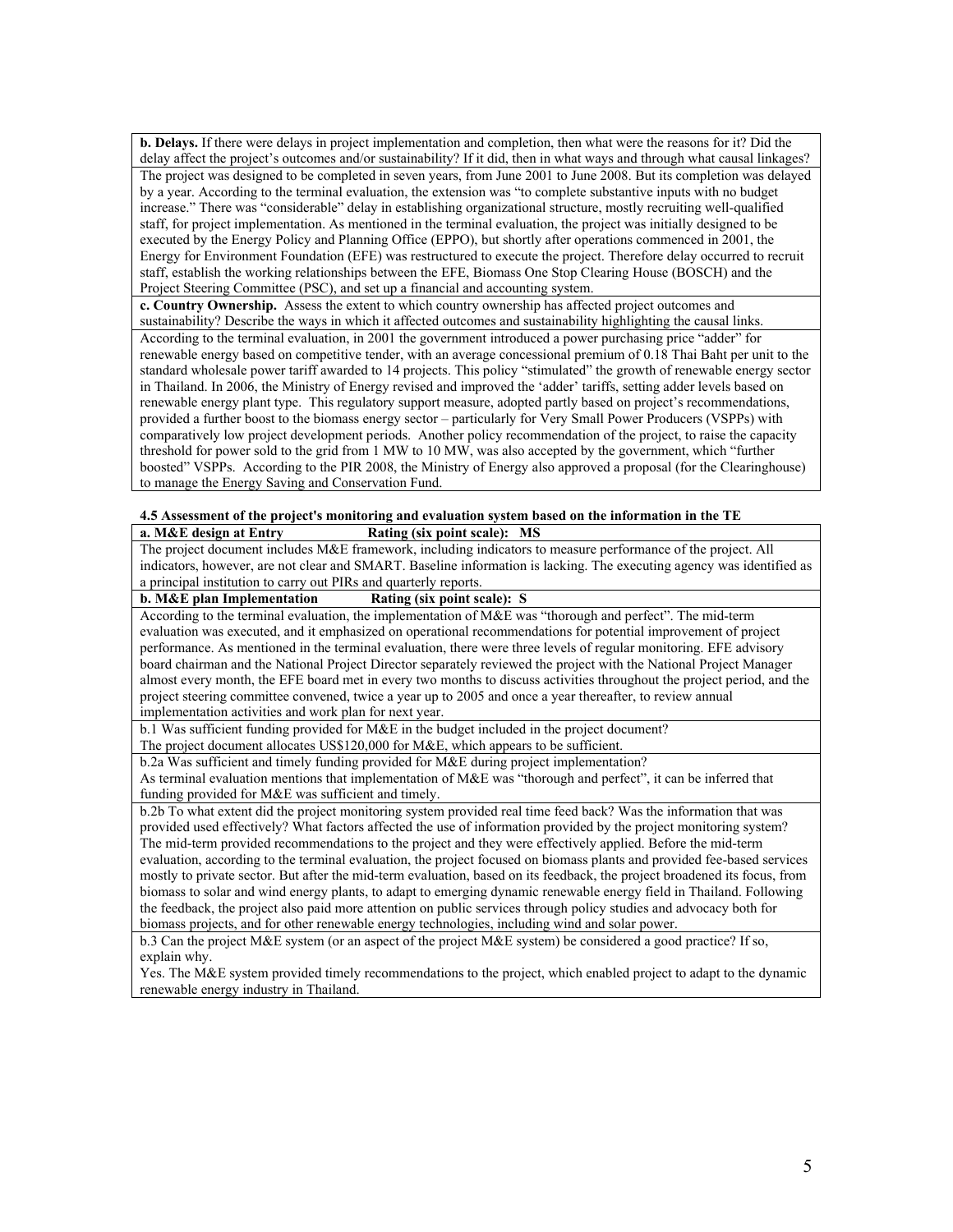**4.6 Assessment of Quality of Implementation and Execution**

**a. Overall Quality of Implementation and Execution (on a six point scale): S b. Overall Quality of Implementation – for IA (on a six point scale): S**

Briefly describe and assess performance on issues such as quality of the project design, focus on results, adequacy of supervision inputs and processes, quality of risk management, candor and realism in supervision reporting, and suitability of the chosen executing agencies for project execution.

UNDP successfully implemented the project, but the earlier selection of an executing agency appears to be inadequate. As mentioned in the terminal evaluation, the Energy Policy and Planning Office (EPPO) was selected as an executing agency, but shortly after operations commenced in 2001, the Energy for Environment Foundation (EFE) was restructured to execute the project. As envisaged in the project document, UNDP commissioned both mid-term and terminal evaluation of the project. The implementing agency monitored and assured project performance through field visits, consultation meetings, annual seminars and Project Steering Committee meetings with project stakeholders. PIRs, prepared for every year from the beginning to the completion year of the project, provided justified ratings of project performance for each expected outcome. Incorporating annual financial reports submitted by the executing agency and its own project-related expenditures, UNDP prepared a combined delivery report (CDR) and got audited at the end of the financial year by a commercial accountant firm.

**c. Quality of Execution – for Executing Agencies[1](#page-5-0) (rating on a 6 point scale) S**

Briefly describe and assess performance on issues such as focus on results, adequacy of management inputs and processes, quality of risk management, and candor and realism in reporting by the executive agency.

The Energy for Environment Foundation (EFE) executed the project, on behalf of the Energy Policy and Planning Office (EPPO), under the Ministry of Energy. Information service to potential developers of biomass plant was provided by the Biomass Clearing House (BCH). The EA did "necessary adaptation" to changing context of renewable energy by focusing work in public and broadening the focus from biomass to other renewable energy technologies such as solar and wind. However because of this shift in focus to public from "fee-based work in private sector", the majority of technical staff left the project. Such reduction in staff led to consistent under-spending of quarterly budgets – since resources could not always be mobilized to meet the quarterly work plan. To overcome the situation, independent consultants were hired for specific assignments, but in overall there were fewer outputs and fewer PSC meetings. But in the areas of information dissemination, policy, and in establishing relevant renewable energy sector programs for the post-project period, the project achieved "significant outcomes". While establishing the second power plant, according to the PIR 2003, the project faced protest from local people, especially from those who might lose the benefit from land ownership. The issue was solved through an extensive community relations program including a series of local consultation, and awareness raising campaigns. Financial reports were submitted to UNDP quarterly and annually. The routine reporting carried out for the Project was "thorough and well documented". The project performance in achieving its objectives has been reported satisfactory yearly until PIR 2008.

# **5. LESSONS AND RECOMMENDATIONS**

 $\overline{a}$ 

Assess the project lessons and recommendations as described in the TE

#### **a. Briefly describe the key lessons, good practice or approaches mentioned in the terminal evaluation report that could have application for other GEF projects**

Lessons learned from this project, as described in terminal evaluation, are summarized below:

- 1. Project performance could have further improved through more effective staff recruitment, development and retention. The staff recruitment and retention could have been better managed with "upfront clarity" in financial self-sustainability.
- 2. In order to better accommodate rapidly changing context, the need for project adaptation, such as changes in project's scope and objectives, incorporation of new institutional entities and revisions in financial requirements, should be anticipated while designing the project.
- 3. Barriers during project implementation could have been avoided through collection of accurate information regarding available biomass resources and number of biomass plants in a country.
- 4. A power plant needs to build community support and focus consistently on local environmental impacts.
- 5. The subsidized risk guarantee facility appears to be a poor approach to promote the growth of renewable

<span id="page-5-0"></span><sup>&</sup>lt;sup>1</sup> Executing Agencies for this section would mean those agencies that are executing the project in the field. For any given project this will exclude Executing Agencies that are implementing the project under expanded opportunities – for projects approved under the expanded opportunities procedure the respective executing agency will be treated as an implementing agency.